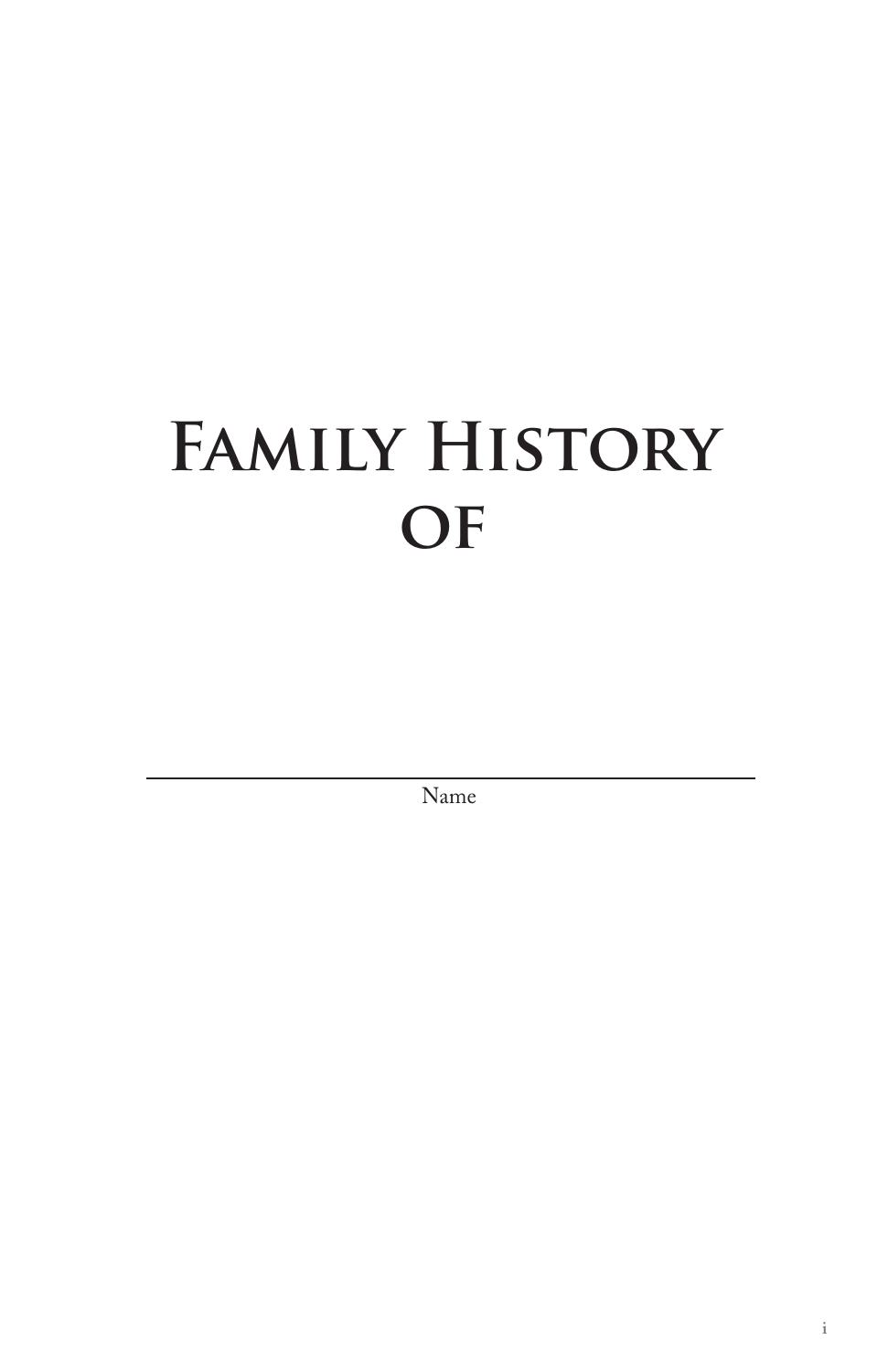

My History ※1※

My Journey ※7※

My Memorial Service  $* 13 *$ 

My Important Documents  $419.4$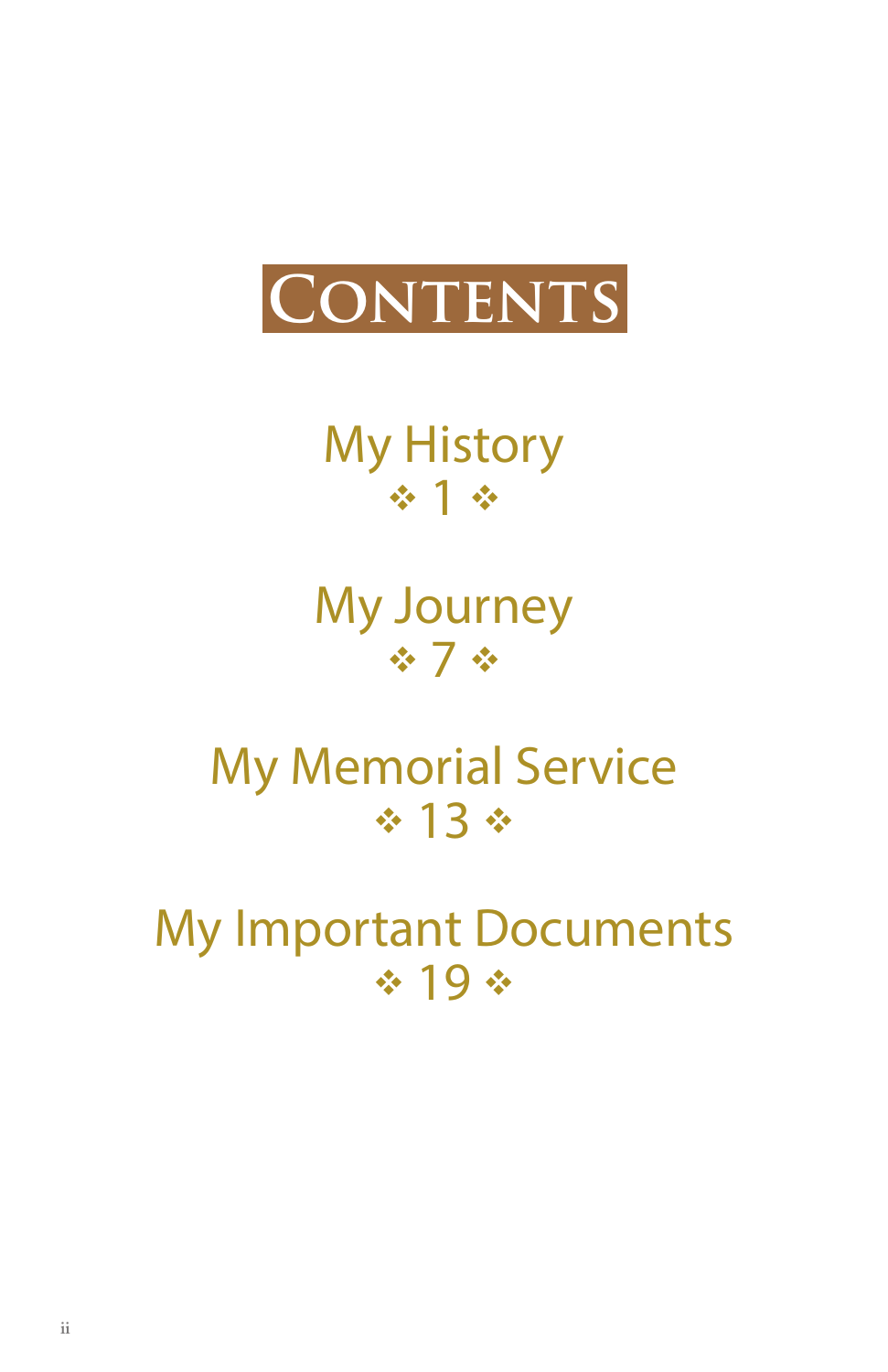## My History

# Personal History Children Grandchildren Friends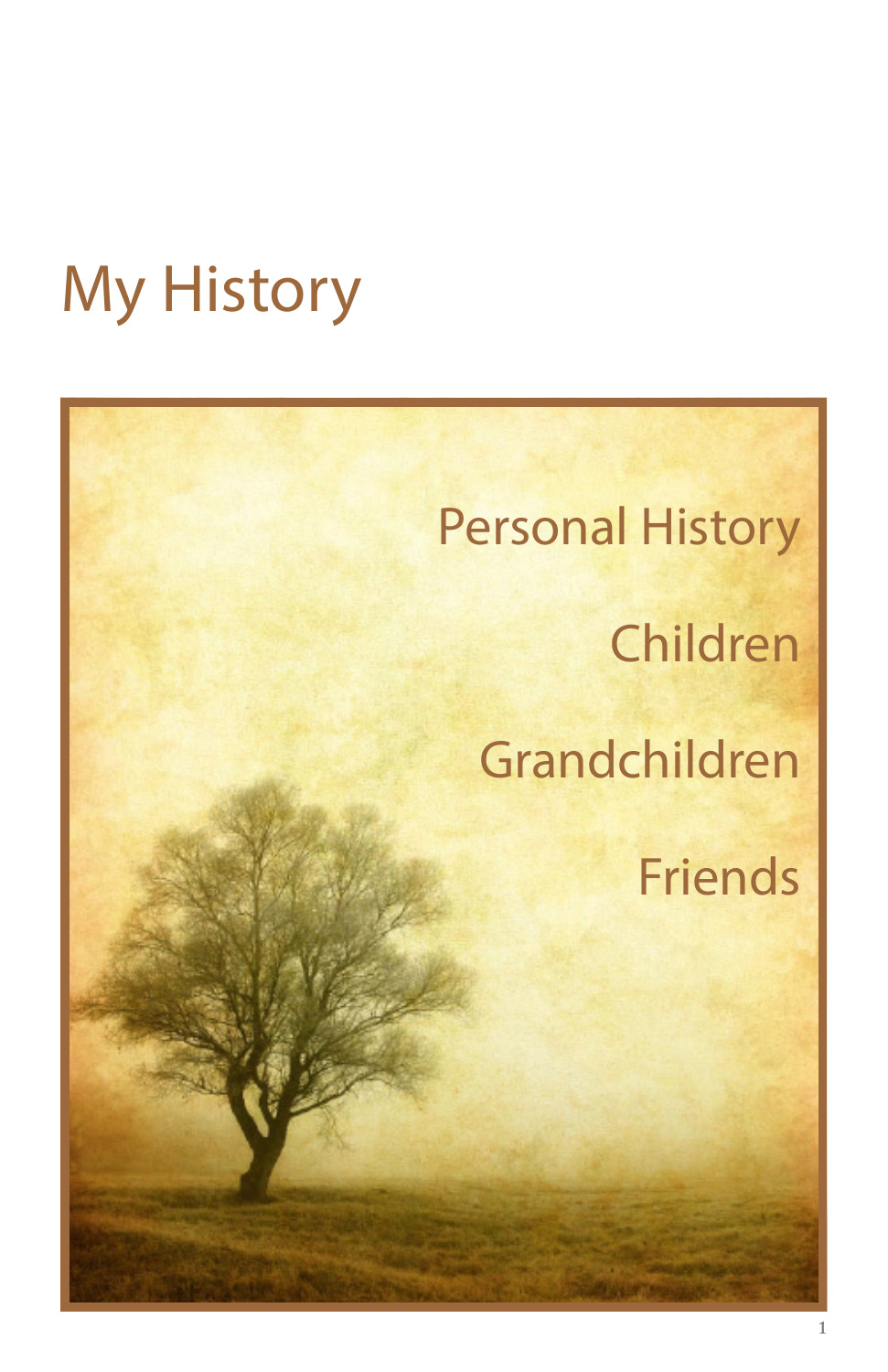### **Personal History**

| $\textsf{Legal Name}\xspace\nonumber\\ \overline{\text{m:act}}\text{Middle}$                                  |                  |      |
|---------------------------------------------------------------------------------------------------------------|------------------|------|
|                                                                                                               |                  | Last |
|                                                                                                               |                  |      |
| ${\bf Residence} \over {\bf Address}$                                                                         |                  |      |
|                                                                                                               |                  |      |
| City                                                                                                          | Province Country |      |
|                                                                                                               |                  |      |
| Postal Code                                                                                                   |                  |      |
|                                                                                                               |                  |      |
| Phone _______________________                                                                                 |                  |      |
| Home                                                                                                          | Cell             |      |
|                                                                                                               |                  |      |
| E-mail 2008 2009 2010 2021 2022 2023 2024 2022 2023 2024 2022 2023 2024 2022 2023 2024 2022 2023 2024 2022 20 |                  |      |
|                                                                                                               |                  |      |
|                                                                                                               |                  |      |
|                                                                                                               |                  |      |
|                                                                                                               |                  |      |
| Age $\_\_\_\_\_\$<br>Sex <                                                                                    |                  |      |
|                                                                                                               |                  |      |
|                                                                                                               |                  |      |
| Social Insurance # (optional) ________________                                                                |                  |      |
|                                                                                                               |                  |      |
| Marital Status __Married __Single __Widowed __Divorced                                                        |                  |      |
|                                                                                                               |                  |      |
|                                                                                                               |                  |      |
| Race/Ethnicity __ Caucasian __ Asian __ Hispanic                                                              |                  |      |
|                                                                                                               |                  |      |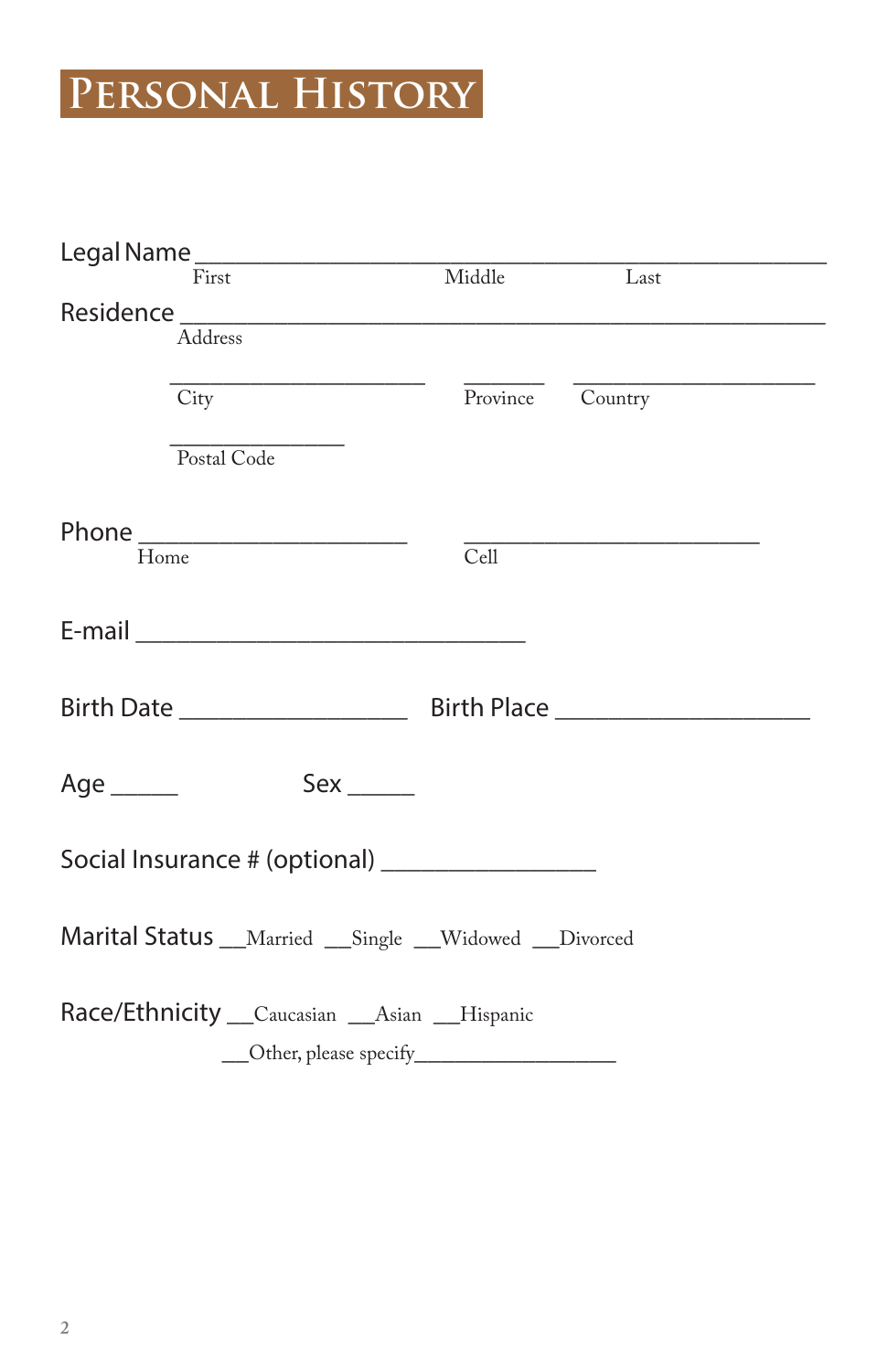|                              |            | Retired                        |
|------------------------------|------------|--------------------------------|
| Name of the Surviving Spouse |            |                                |
|                              |            | (If wife, include maiden name) |
| Informant (in case of death) |            |                                |
| First                        | Middle     | Last                           |
| Relationship                 |            |                                |
| Address                      |            |                                |
| $\overline{\mathrm{City}}$   | Province   | Country                        |
| Postal Code                  |            |                                |
| Home Phone                   | Cell Phone |                                |
|                              |            |                                |

Email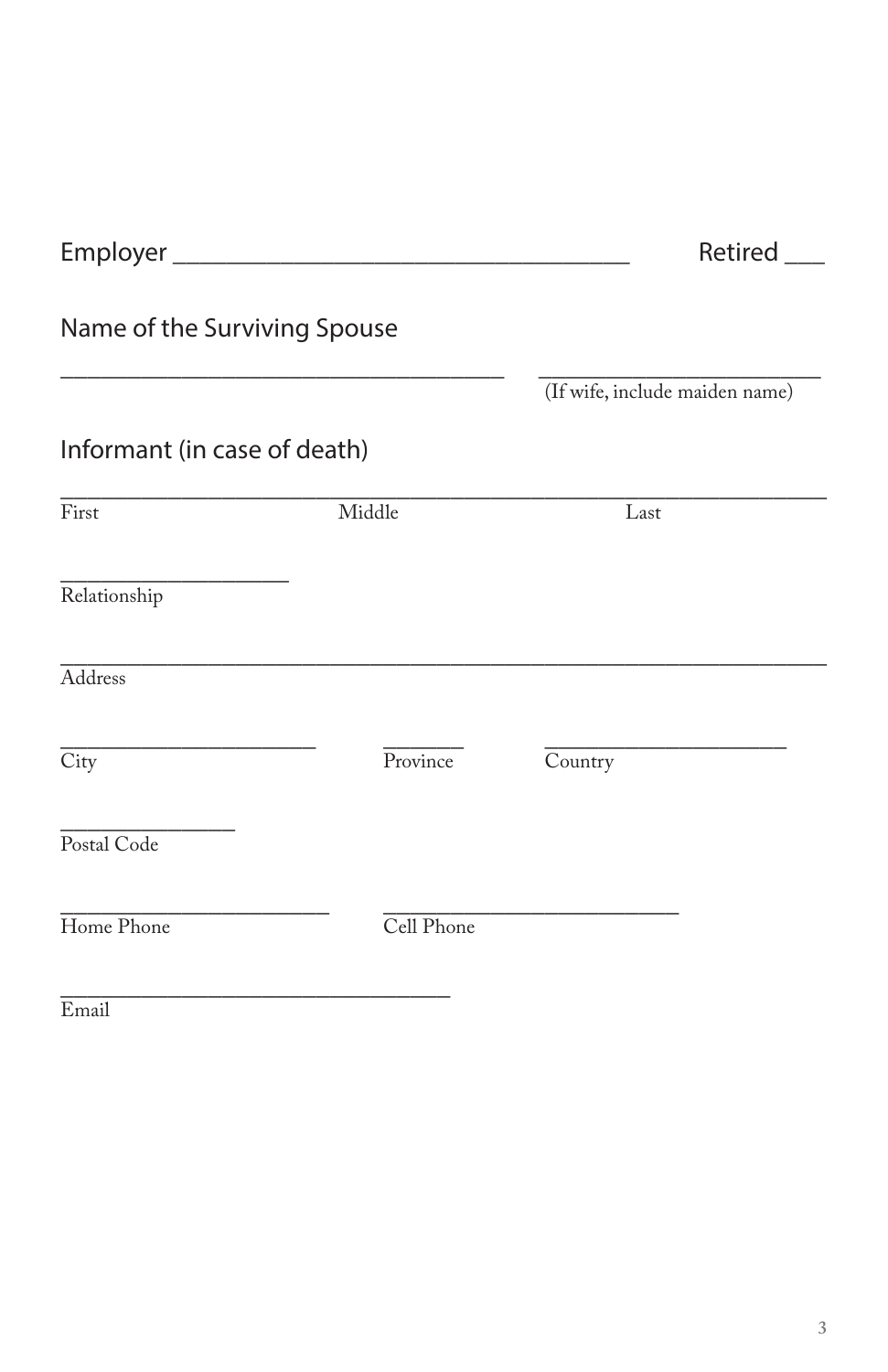### CHILDREN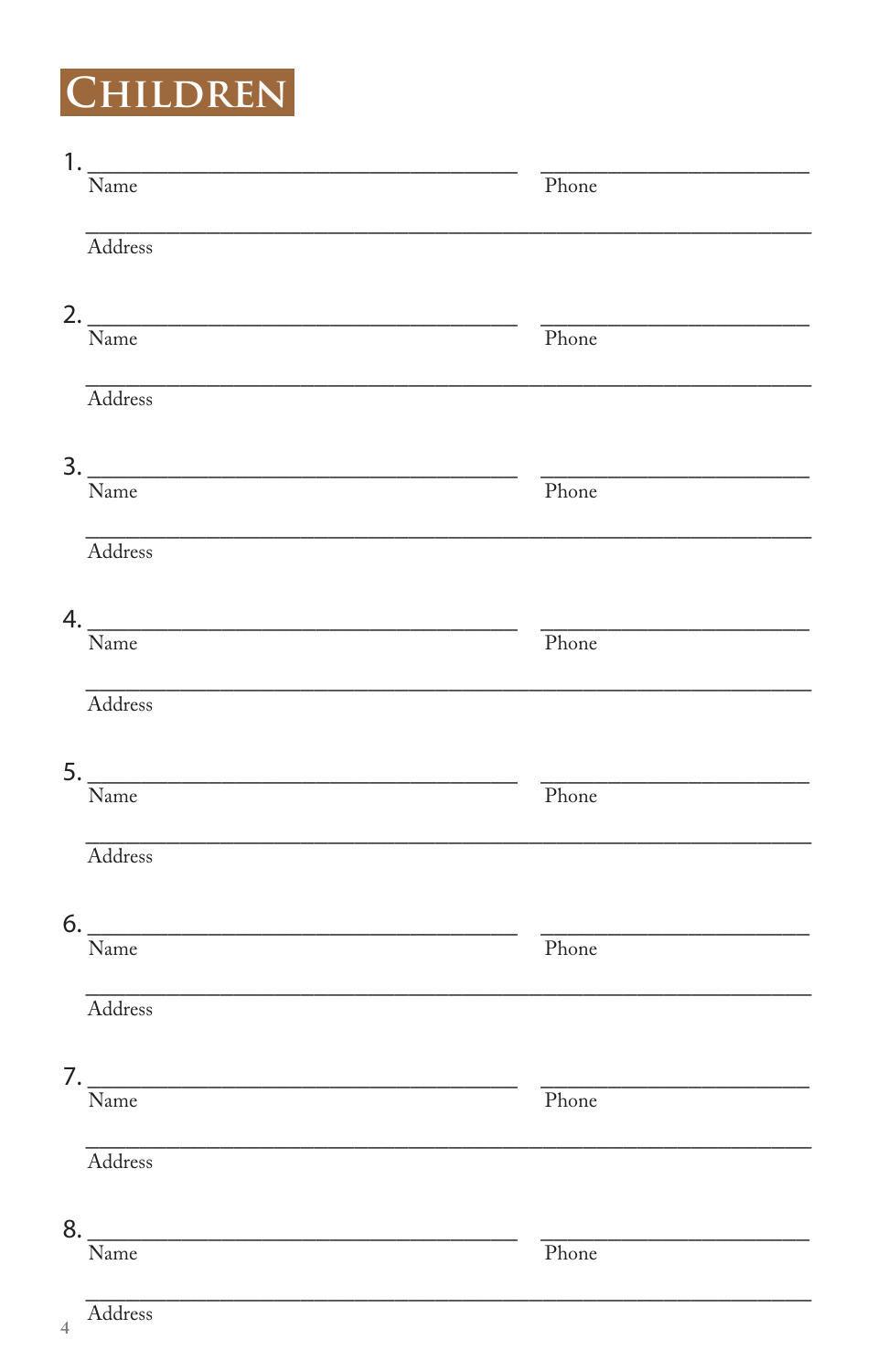#### GRAND CHILDREN

#### **GREAT GRAND** CHILDREN

| 2. $\frac{1}{2}$ 2. $\frac{1}{2}$ 2. $\frac{1}{2}$ 2. $\frac{1}{2}$ 2. $\frac{1}{2}$ 2. $\frac{1}{2}$ 2. $\frac{1}{2}$ 2. $\frac{1}{2}$ 2. $\frac{1}{2}$ 2. $\frac{1}{2}$ 2. $\frac{1}{2}$ 2. $\frac{1}{2}$ 2. $\frac{1}{2}$ 2. $\frac{1}{2}$ 2. $\frac{1}{2}$ 2. $\frac{1}{2}$ 2. $\frac{1}{2}$ |
|--------------------------------------------------------------------------------------------------------------------------------------------------------------------------------------------------------------------------------------------------------------------------------------------------|
|                                                                                                                                                                                                                                                                                                  |
|                                                                                                                                                                                                                                                                                                  |
|                                                                                                                                                                                                                                                                                                  |
| $6. \underline{\hspace{1.5cm}} \qquad 6. \underline{\hspace{1.5cm}}$                                                                                                                                                                                                                             |
|                                                                                                                                                                                                                                                                                                  |
|                                                                                                                                                                                                                                                                                                  |
|                                                                                                                                                                                                                                                                                                  |
|                                                                                                                                                                                                                                                                                                  |
|                                                                                                                                                                                                                                                                                                  |
|                                                                                                                                                                                                                                                                                                  |
|                                                                                                                                                                                                                                                                                                  |
|                                                                                                                                                                                                                                                                                                  |
|                                                                                                                                                                                                                                                                                                  |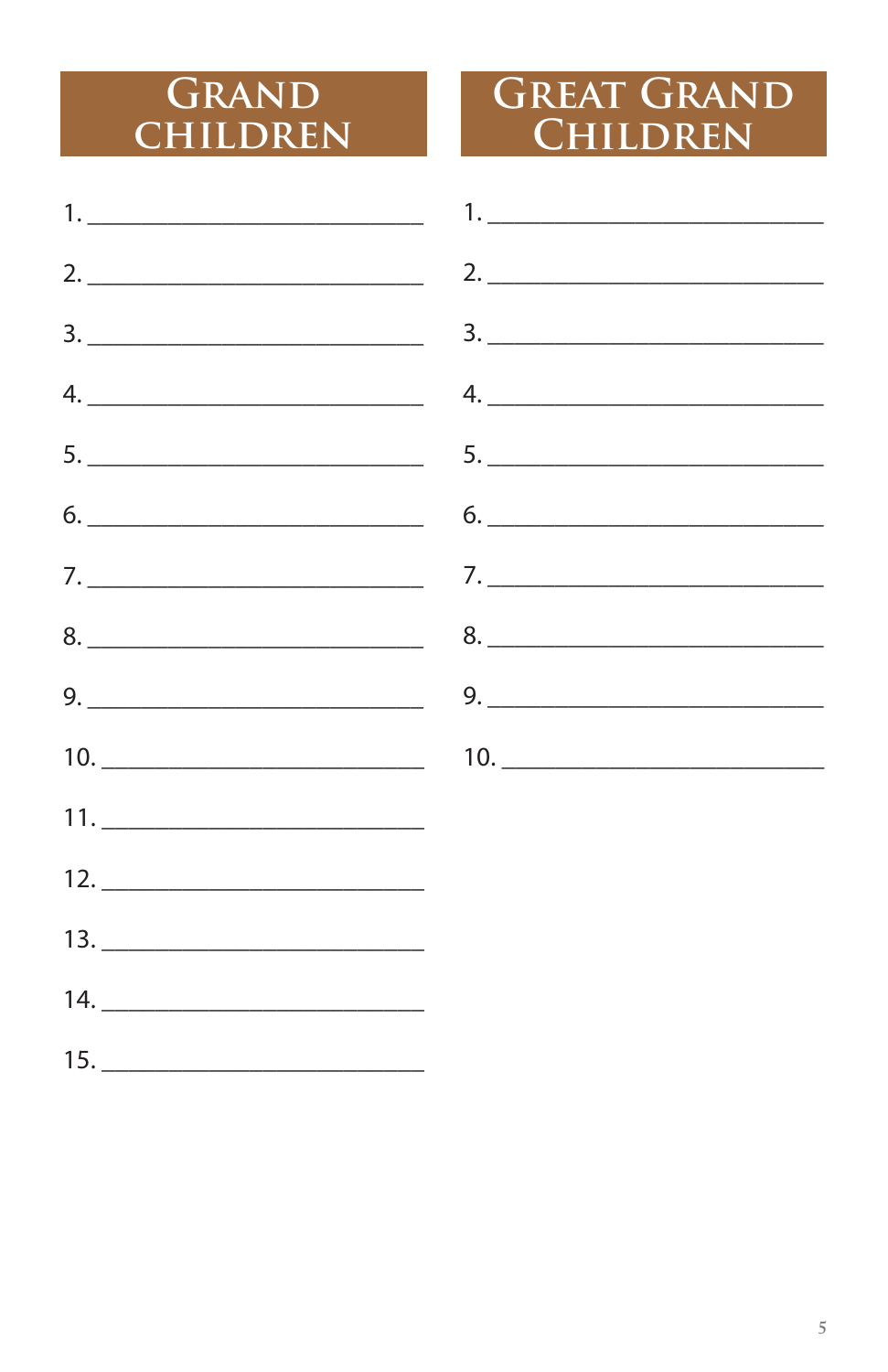## **CLOSEST FRIENDS**

| 1. |                                     |       |
|----|-------------------------------------|-------|
|    | Name                                | Phone |
|    |                                     |       |
|    | 2.                                  |       |
|    | Name                                | Phone |
|    |                                     |       |
|    |                                     |       |
|    | Name                                | Phone |
|    |                                     |       |
| 4. |                                     |       |
|    | Name                                | Phone |
|    |                                     |       |
|    |                                     |       |
|    | $\begin{array}{c}\n5.\n\end{array}$ |       |
|    | Name                                | Phone |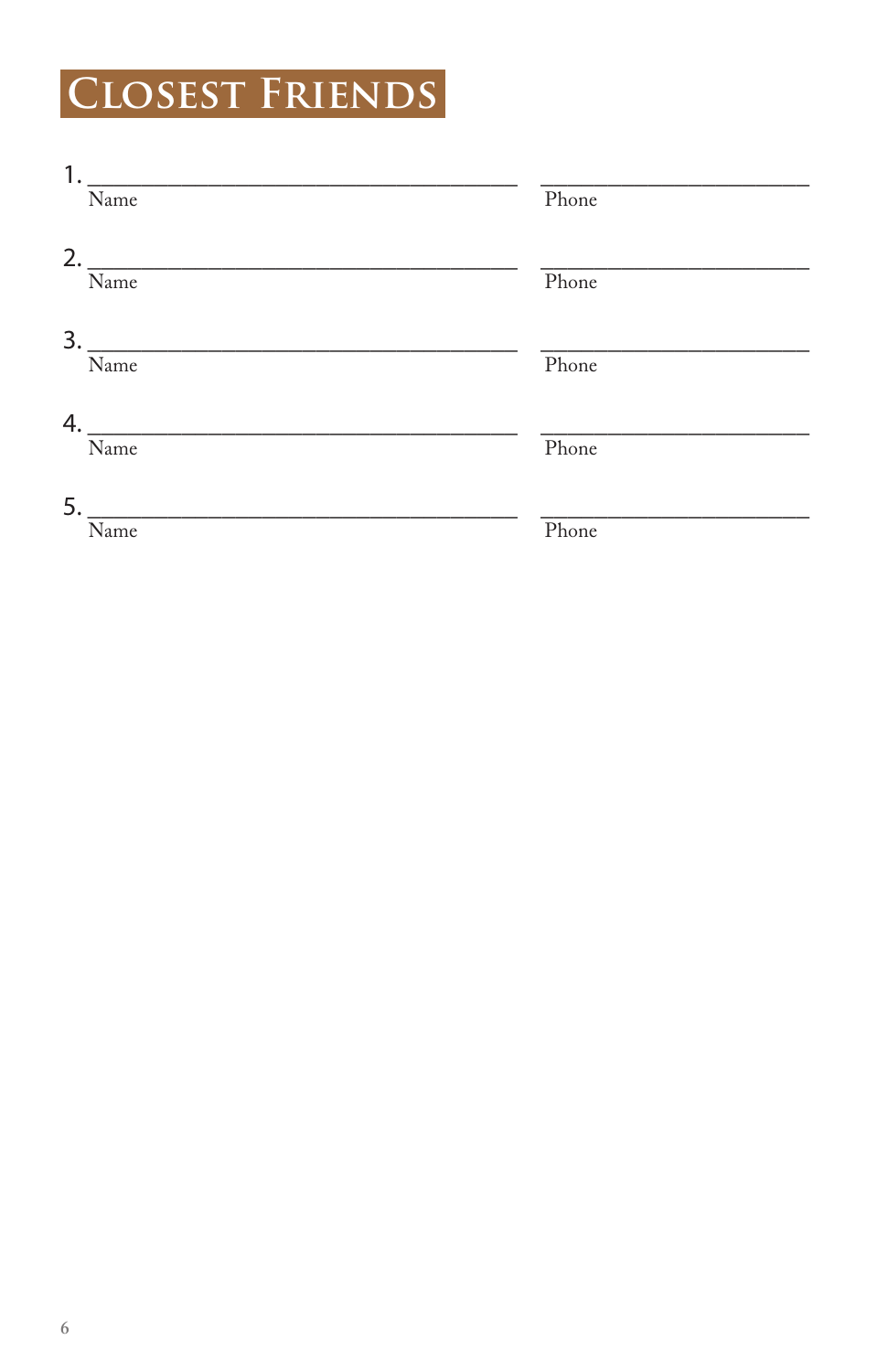## My Journey

## Family of Origin

## Marriage and Family

Faith Journey

Spiritual Legacy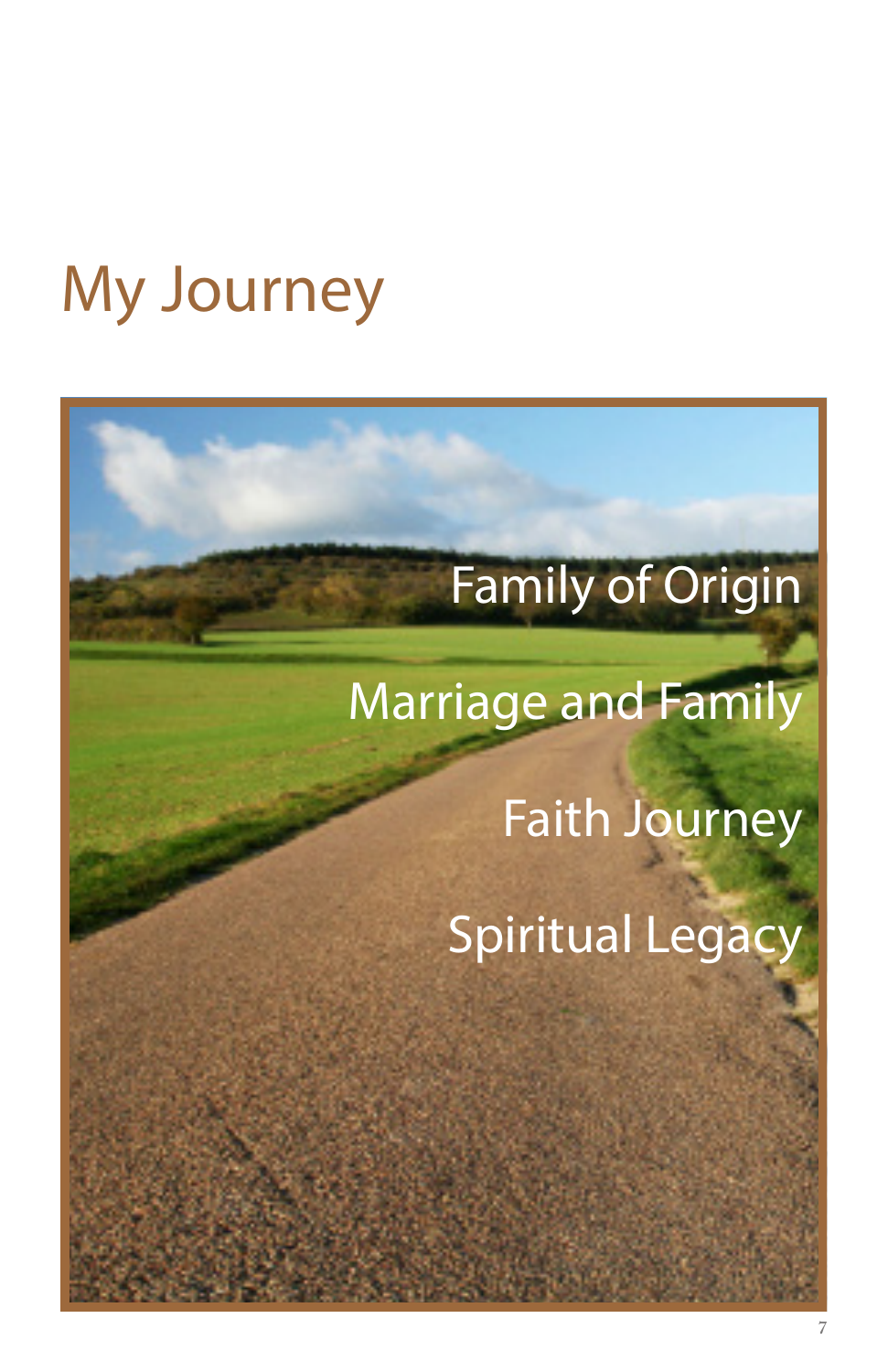#### FAMILY OF ORIGIN

| My Journey — By $\frac{1}{2}$ |      |  |
|-------------------------------|------|--|
|                               | Name |  |
| Tell about your childhood.    |      |  |
|                               |      |  |
|                               |      |  |
|                               |      |  |
|                               |      |  |
|                               |      |  |
|                               |      |  |
|                               |      |  |
|                               |      |  |
|                               |      |  |
|                               |      |  |
|                               |      |  |
|                               |      |  |
|                               |      |  |
|                               |      |  |
|                               |      |  |
|                               |      |  |
|                               |      |  |
|                               |      |  |
|                               |      |  |
|                               |      |  |
|                               |      |  |
|                               |      |  |
|                               |      |  |
|                               |      |  |
|                               |      |  |
|                               |      |  |
|                               |      |  |
|                               |      |  |
|                               |      |  |
|                               |      |  |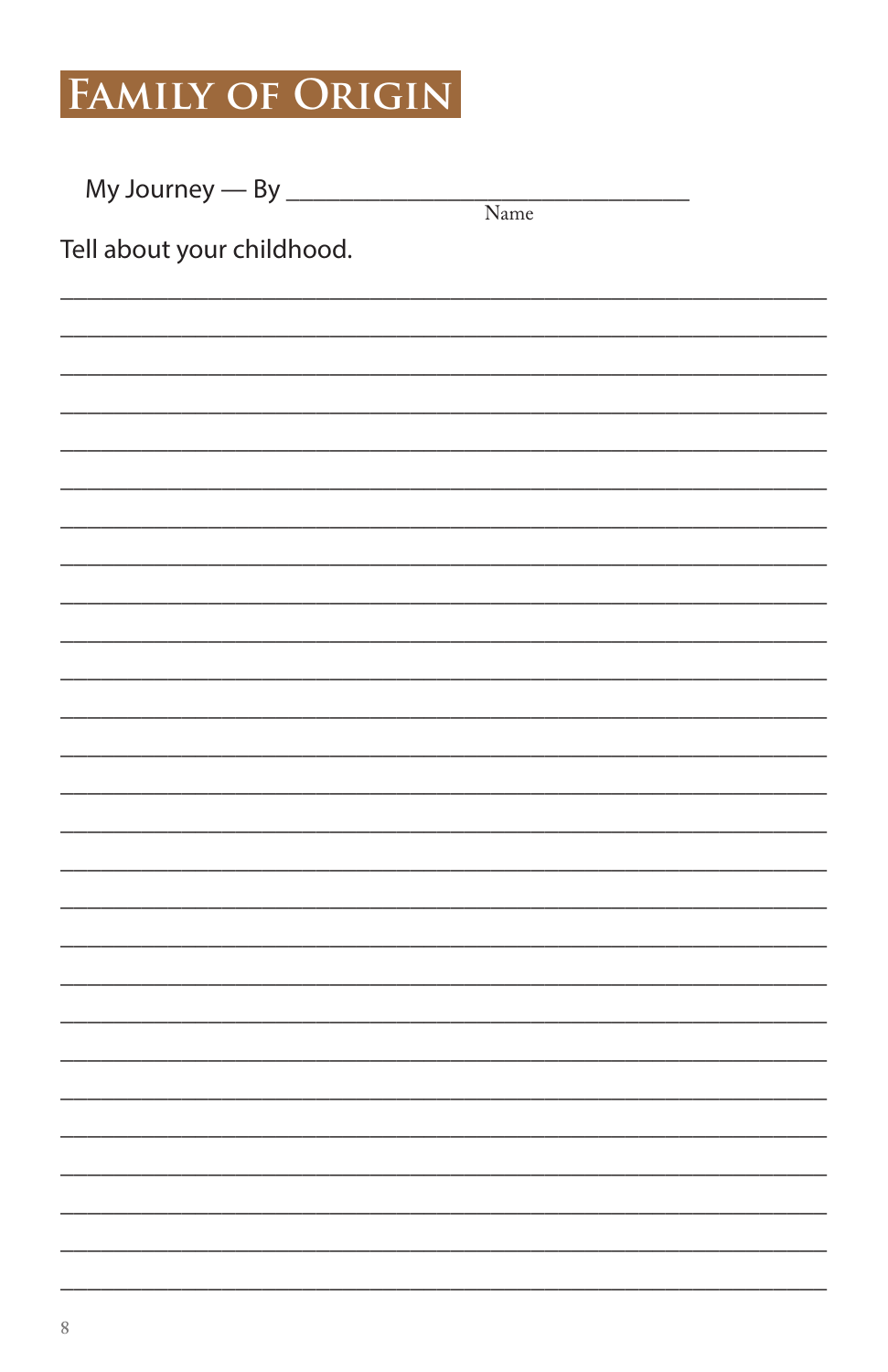#### MARRIAGE AND FAMILY

How many years have you been married? \_\_\_\_\_\_\_\_\_\_\_

What are some of the highlights of your married life?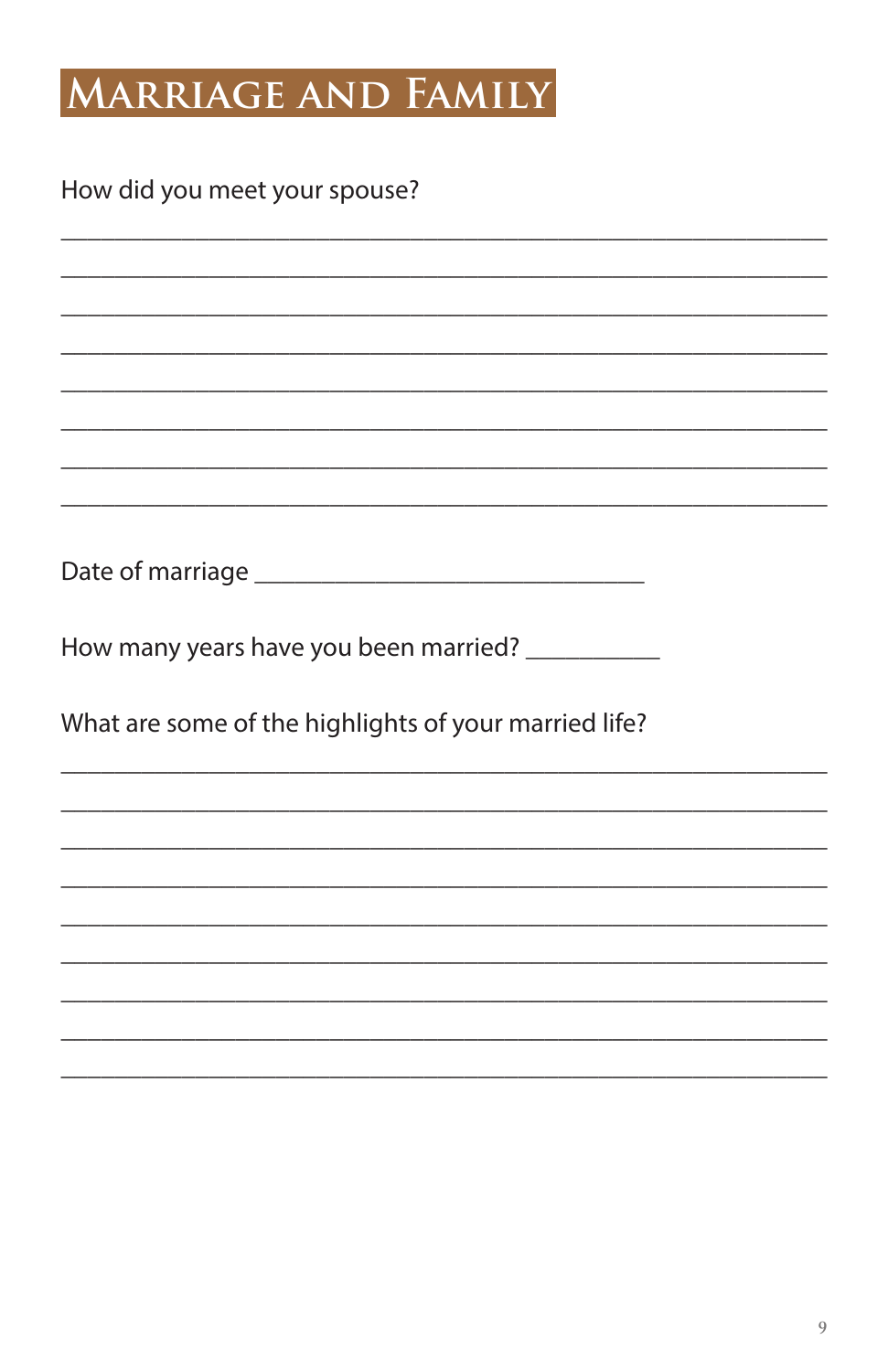#### **FAITH JOURNEY**

Tell about your childhood church and church life.

Who were your spiritual influencers on your journey?

How and when did you come to know Christ as your Lord and Saviour?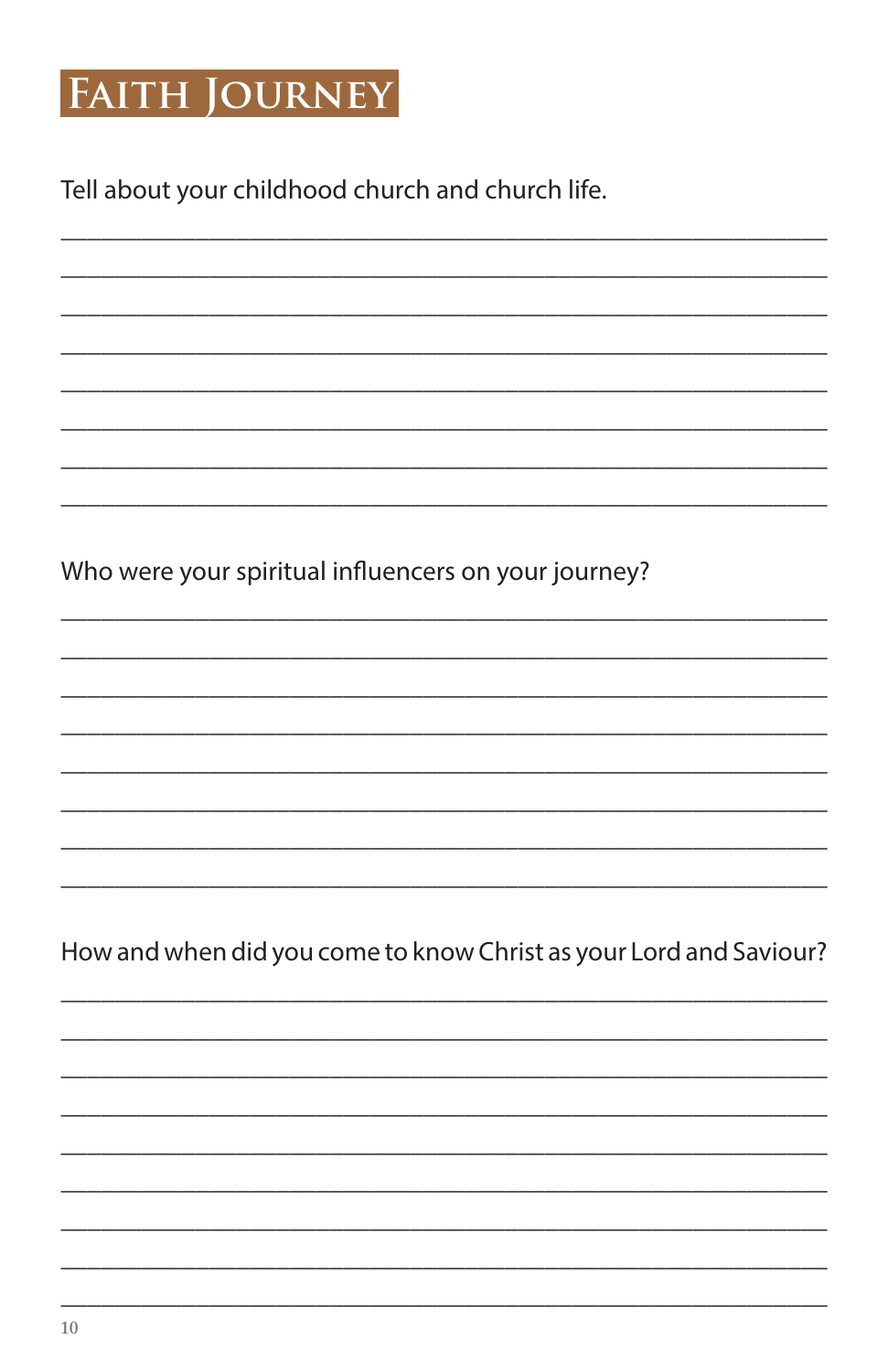Did you have "mountain top" experiences?

Do you have a "life verse"?

What activities or how have you been involved in church life?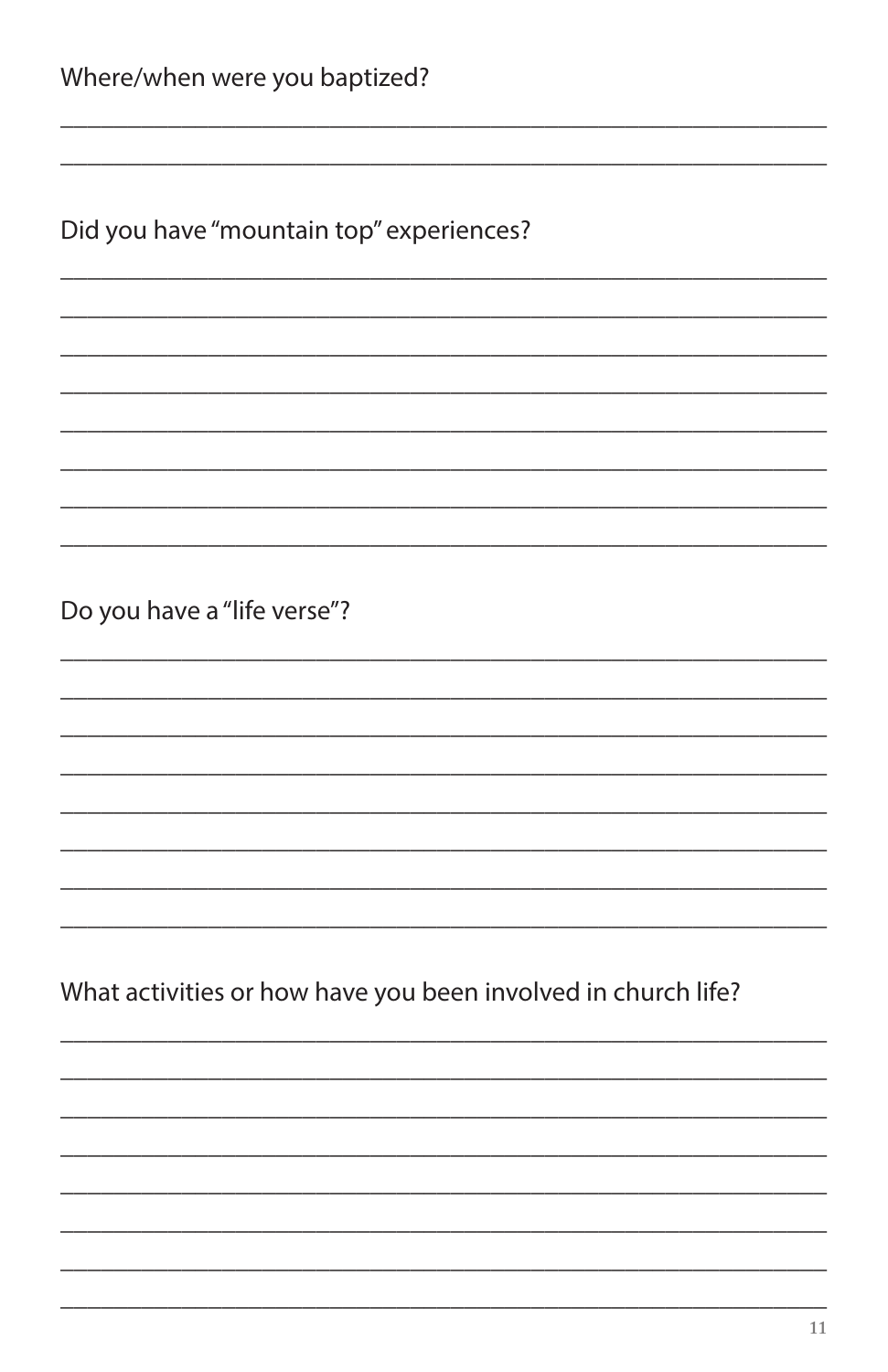#### SPIRITUAL LEGACY

Share the truths or values that you have lived by that you would hope your children would understand and embrace in their own lives.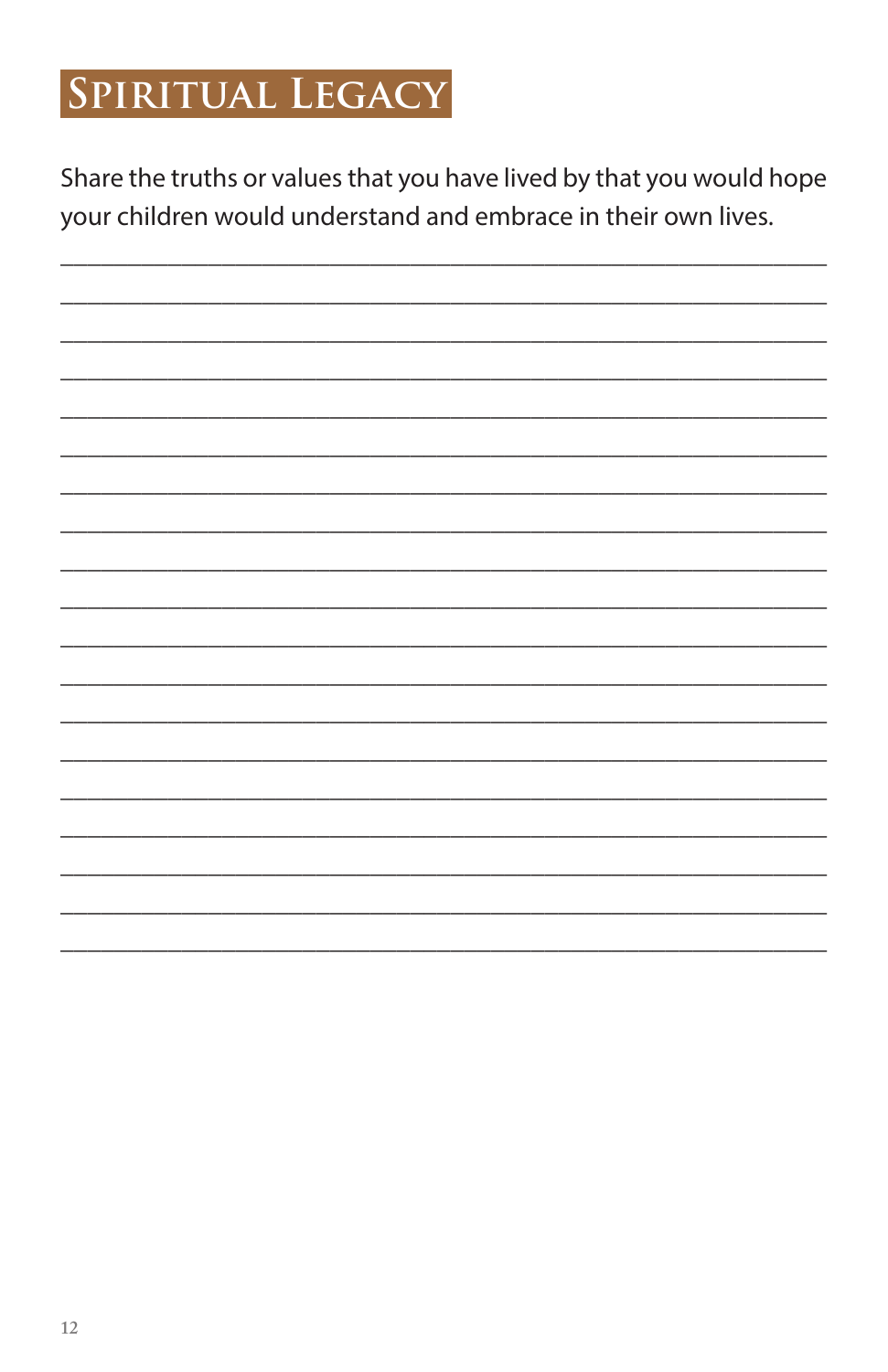## My Memorial Service

# Personal Preferences Obituary Guidelines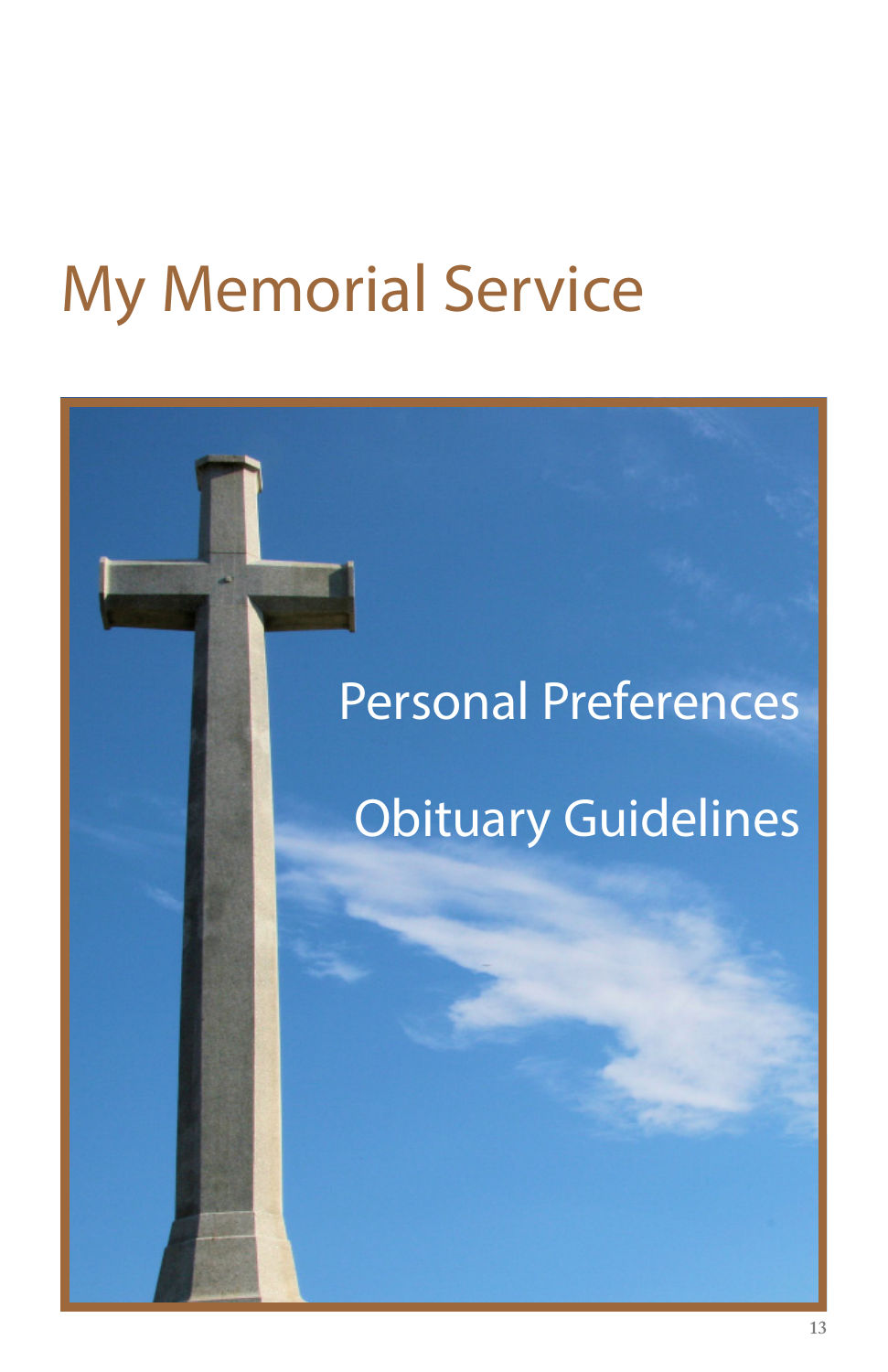#### **Personal Preferences**

| Preference for Memorial Service of:                                                                                   |       |
|-----------------------------------------------------------------------------------------------------------------------|-------|
| Name                                                                                                                  |       |
|                                                                                                                       |       |
| Burial: ____ Interment _____ Cremation                                                                                |       |
| Do you have cemetery property? Fessley No                                                                             |       |
|                                                                                                                       |       |
|                                                                                                                       |       |
| Other Information:                                                                                                    |       |
| <u> 1989 - Johann Stoff, deutscher Stoff, der Stoff, der Stoff, der Stoff, der Stoff, der Stoff, der Stoff, der S</u> |       |
|                                                                                                                       |       |
|                                                                                                                       |       |
| Pastor Preference (name at least 3):                                                                                  |       |
|                                                                                                                       |       |
|                                                                                                                       |       |
|                                                                                                                       |       |
| Name of Church:                                                                                                       |       |
| Name                                                                                                                  | Phone |
| Address, City, Province, Country, Postal Code                                                                         |       |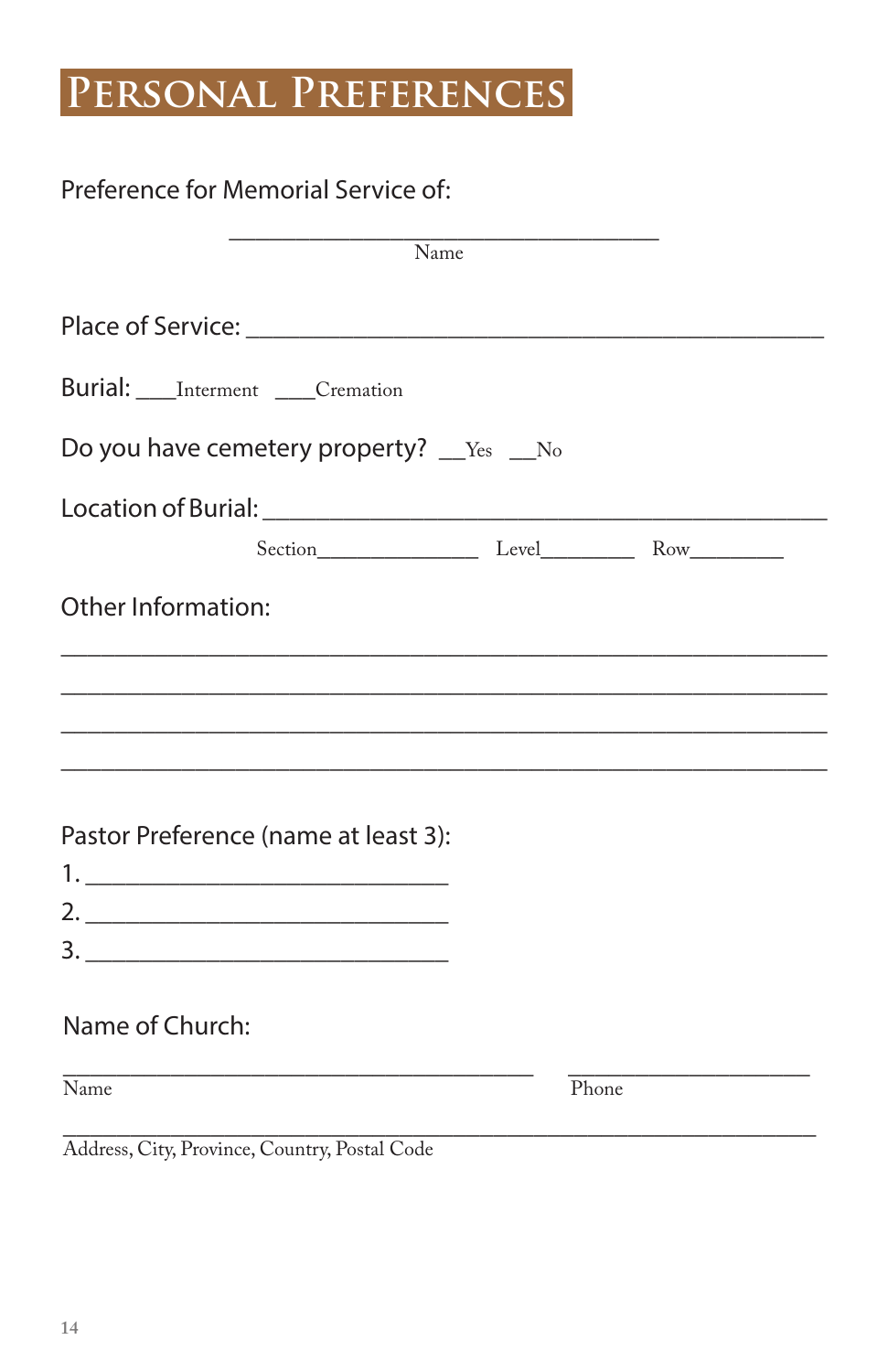Service Information:

| 1. Music:                        |
|----------------------------------|
|                                  |
|                                  |
| <b>Music Selections</b>          |
|                                  |
| Hymns                            |
|                                  |
| Other information about music    |
|                                  |
|                                  |
| 2. Scripture:                    |
| Favorite Bible Passages          |
|                                  |
| Scripture to be used for message |
|                                  |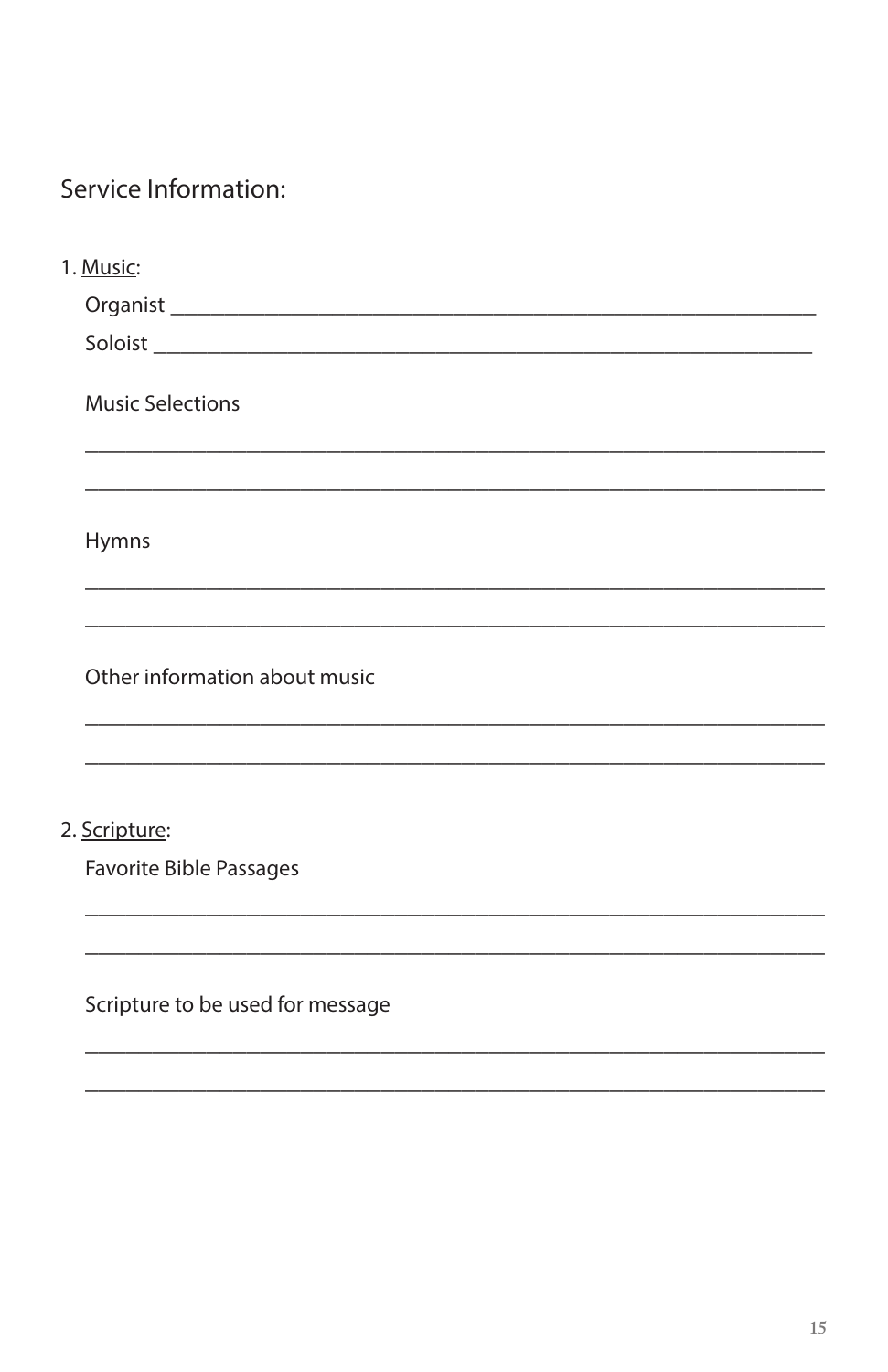#### 3. Eulogy:

Is your eulogy prepared? \_\_Yes \_\_No Who should share the eulogy? \_\_\_\_\_\_\_\_\_\_\_\_\_\_\_\_\_\_\_\_\_\_\_\_\_\_\_\_\_\_\_\_

#### 4. Who would you like to share remembrances at your memorial service? (Family or friends):

| Name | Relationship | Phone |
|------|--------------|-------|
| Name | Relationship | Phone |
| Name | Relationship | Phone |

#### Pall Bears (if a casket) – Name 6:

| Name | Phone |
|------|-------|
| Name | Phone |
| Name | Phone |
| Name | Phone |
| Name | Phone |
| Name | Phone |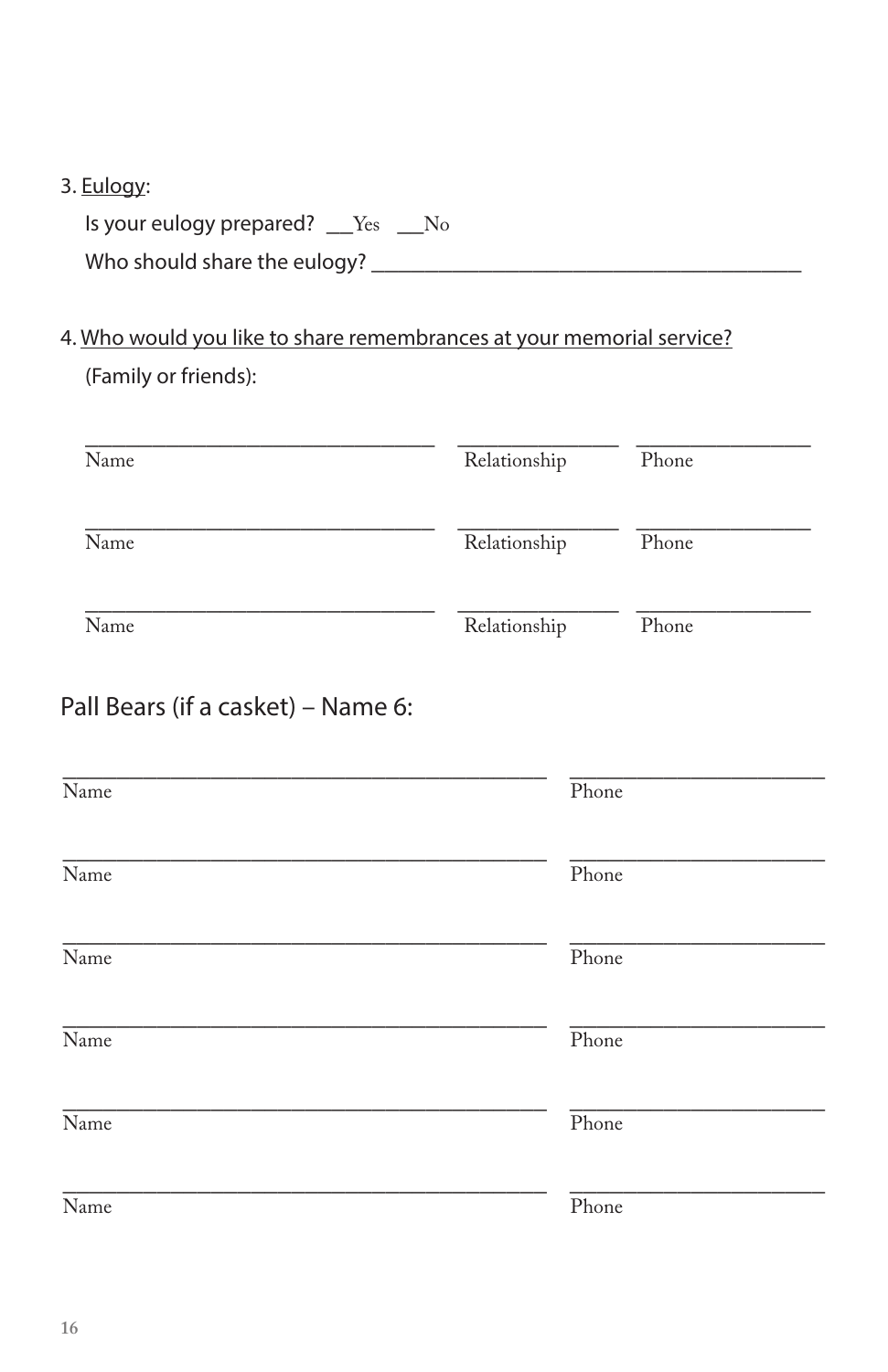| Visitation: Yes No Casket Open Casket Closed           |       |
|--------------------------------------------------------|-------|
| Clothing from current wardrobe:                        |       |
|                                                        |       |
| <b>Jewelry:</b> To stay on ___Return to family         |       |
| Authorized persons to arrange final details:           |       |
| $\overline{\text{Name}}$                               | Phone |
| Name                                                   | Phone |
| Additional instructions or information:                |       |
|                                                        |       |
|                                                        |       |
| Inscription you would like on your tombstone (marker): |       |

\_\_\_\_\_\_\_\_\_\_\_\_\_\_\_\_\_\_\_\_\_\_\_\_\_\_\_\_\_\_\_\_\_\_\_\_\_\_\_\_\_\_\_\_\_\_\_\_\_\_\_\_\_\_\_\_\_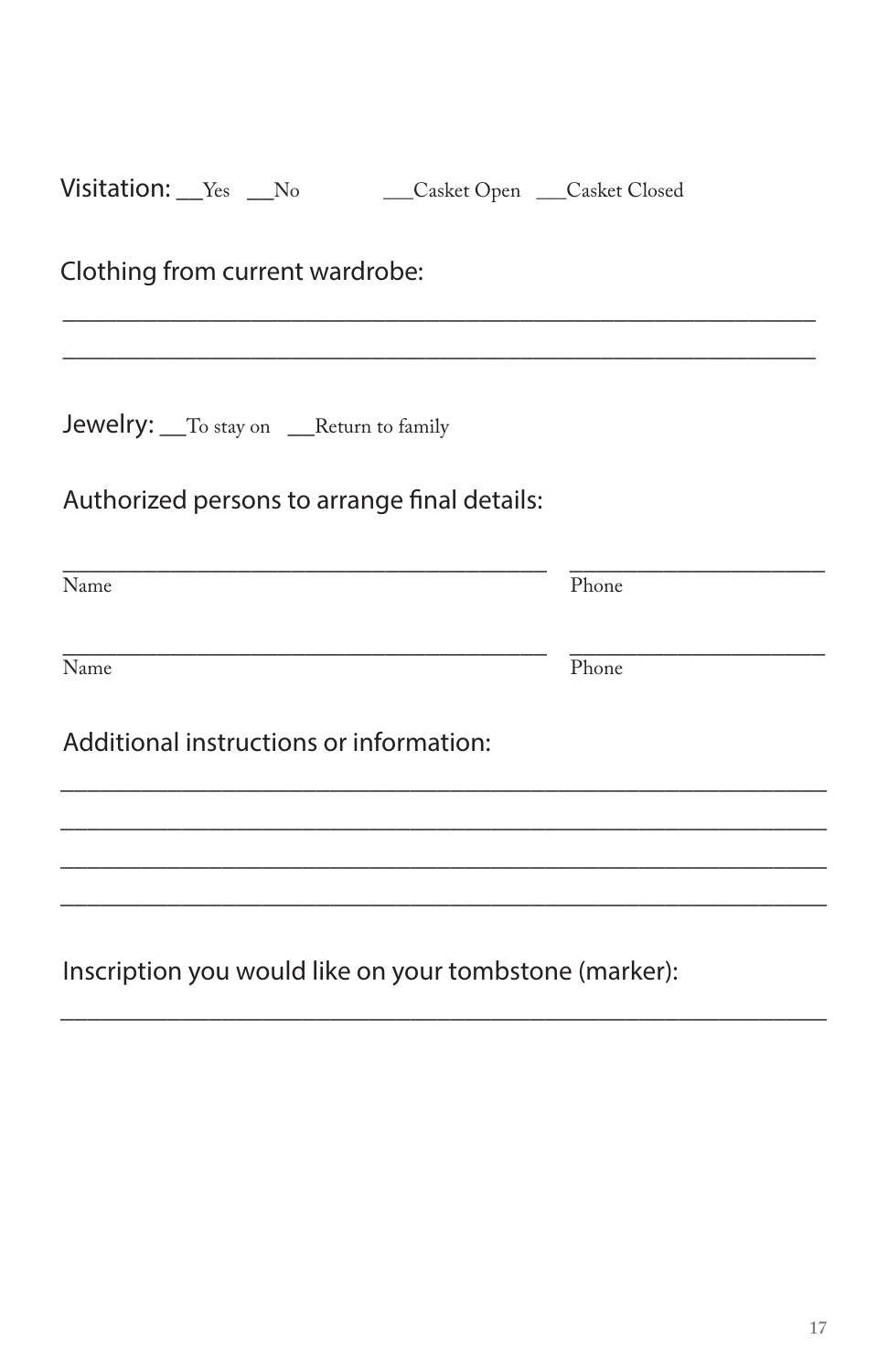#### **Obituary Guidelines**

- • Give full name
- • Give date of birth and city
- • Give date of death and city
- • May give cause of death if desirable
- Other areas you may wish to include:
	- Education degrees earned
	- Career where you spent most of your working years
	- Hobbies
- Church involvement (may include a brief statement about your faith)

\_\_\_\_\_\_\_\_\_\_\_\_\_\_\_\_\_\_\_\_\_\_\_\_\_\_\_\_\_\_\_\_\_ \_\_\_\_\_\_\_\_\_\_\_\_\_\_\_\_\_\_\_\_

- Family members preceding in death
- • Family members surviving
- • Time and location of memorial service
- Obituary? Fes No In which newspaper(s)?

Name of Paper Location

\_\_\_\_\_\_\_\_\_\_\_\_\_\_\_\_\_\_\_\_\_\_\_\_\_\_\_\_\_\_\_\_\_ \_\_\_\_\_\_\_\_\_\_\_\_\_\_\_\_\_\_\_\_ Name of Paper Location

(Obituary can be very costly. Make sure to inquire regarding cost.)

\_\_\_\_\_\_\_\_\_\_\_\_\_\_\_\_\_\_\_\_\_\_\_\_\_\_\_\_\_\_\_\_\_ \_\_\_\_\_\_\_\_\_\_\_\_\_\_\_\_\_\_\_\_

Name of Paper Location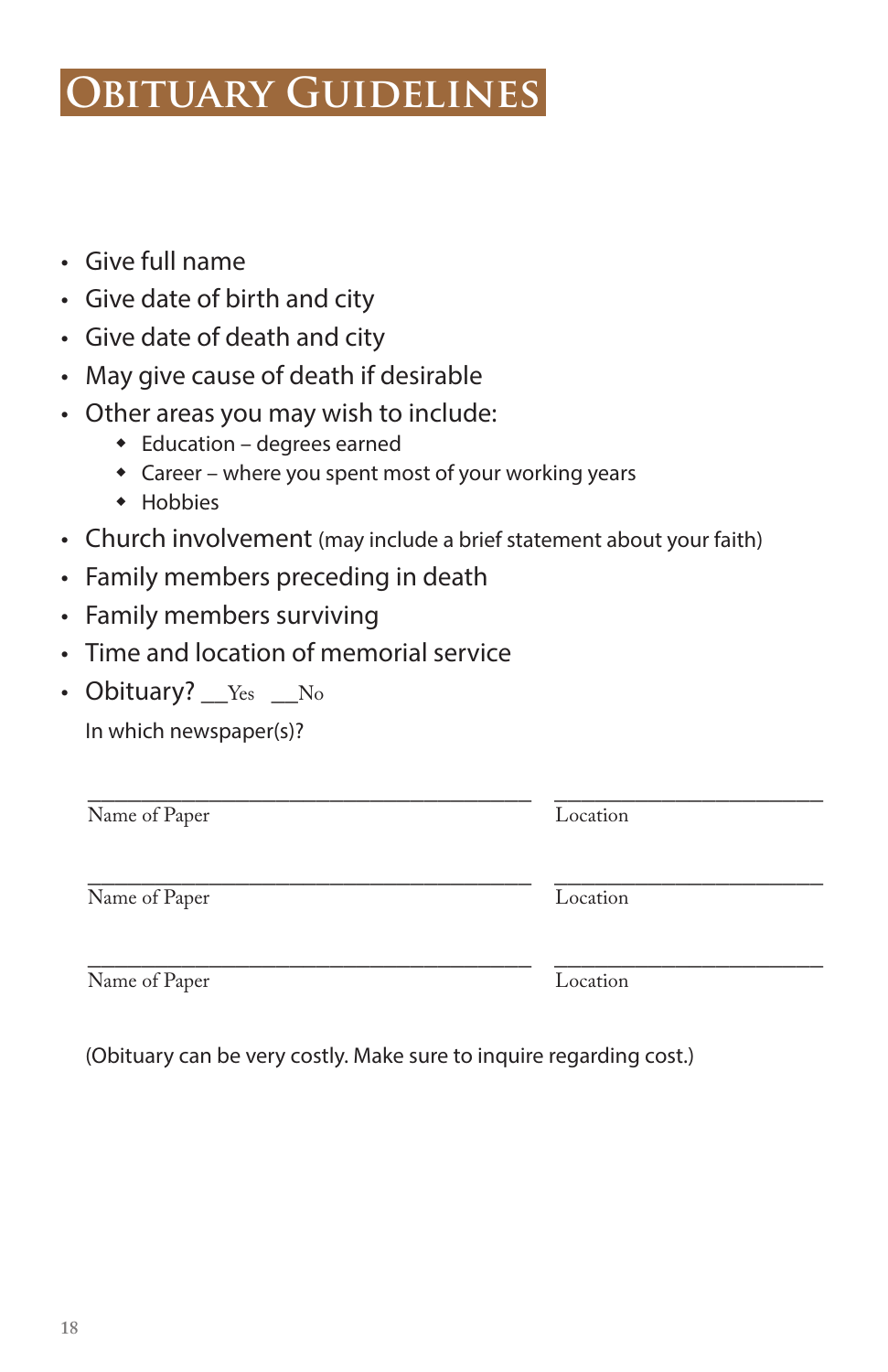## My Important Documents

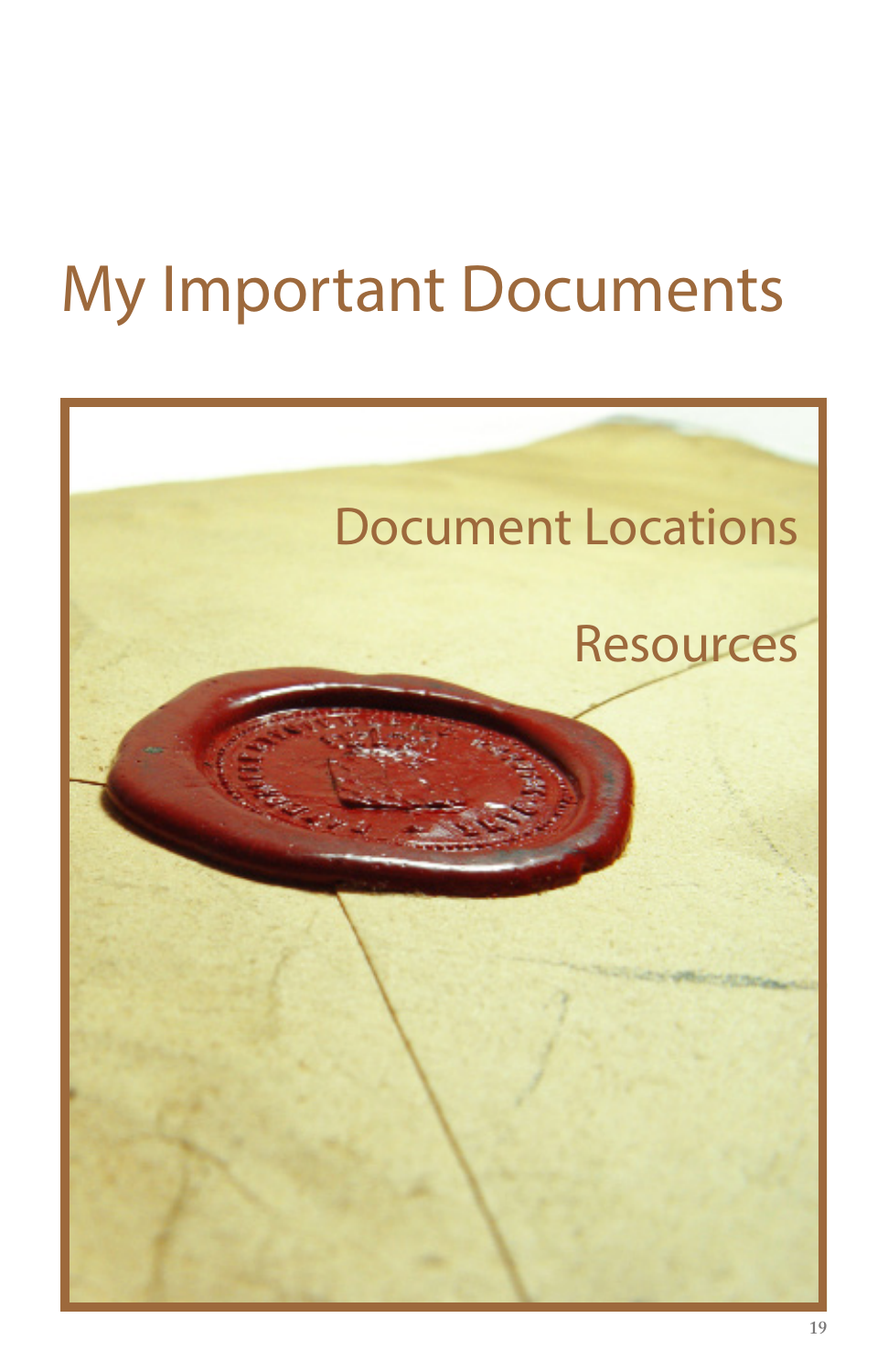#### DOCUMENT LOCATIONS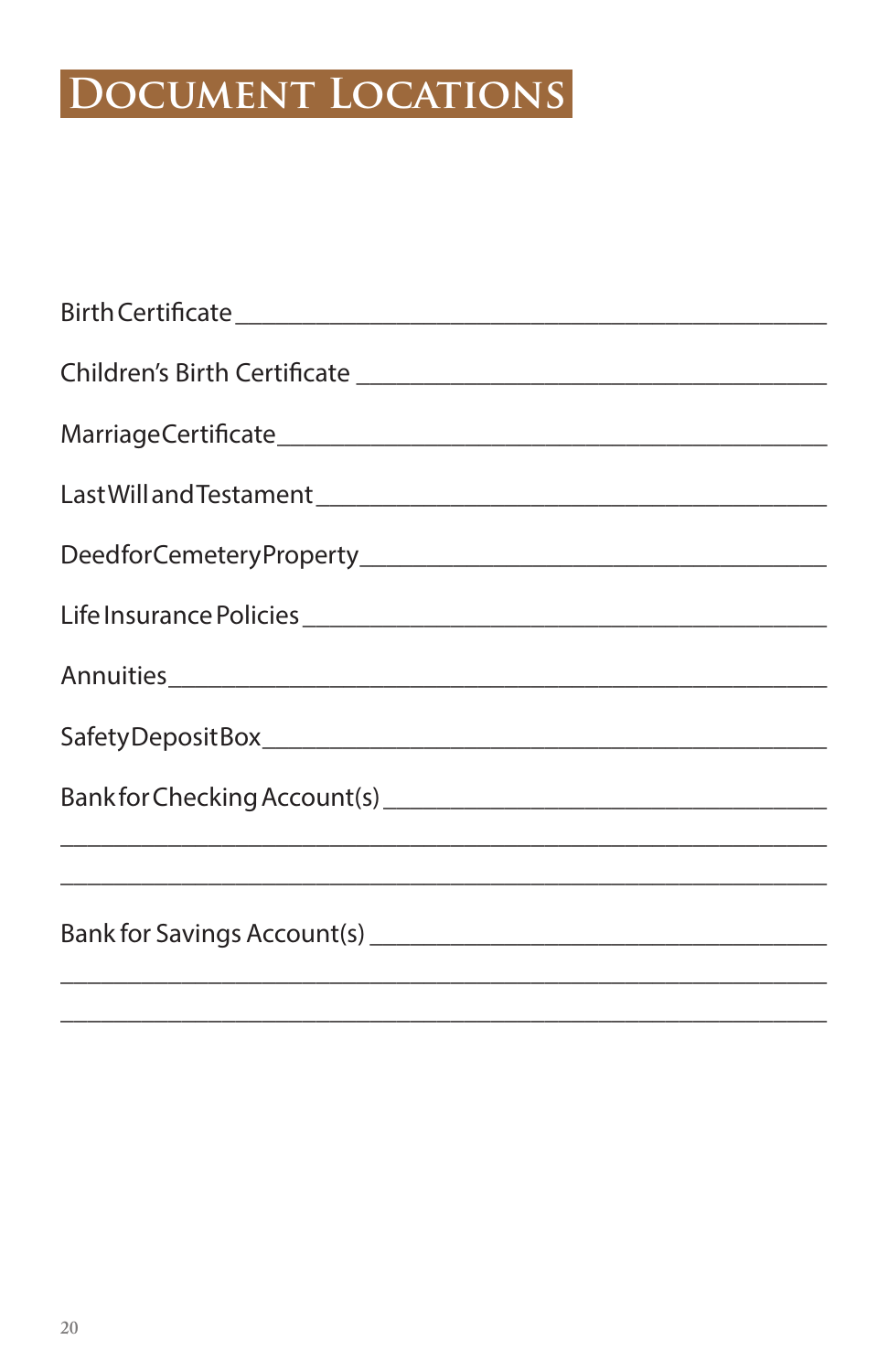| Name                                                                 |                         |
|----------------------------------------------------------------------|-------------------------|
| Address                                                              | Phone                   |
|                                                                      |                         |
| Name                                                                 |                         |
| <u> 1989 - Johann Barnett, fransk politiker (d. 1989)</u><br>Address | Phone                   |
| Name                                                                 |                         |
| Address                                                              | Phone                   |
|                                                                      |                         |
|                                                                      |                         |
|                                                                      | in my will as a legacy. |

Name of the Church/Christian organization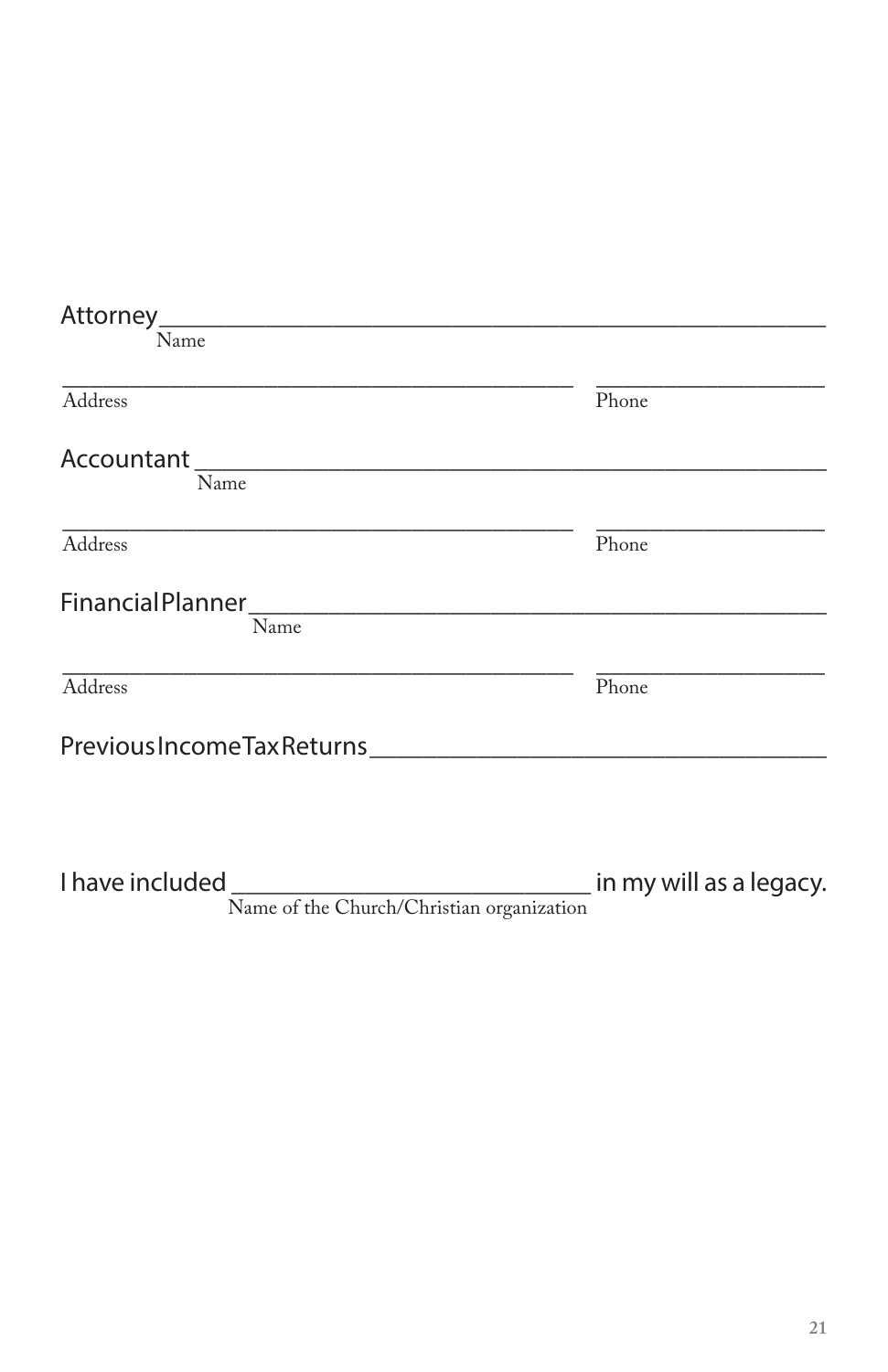#### **Resources**

Personal Alternatives Funeral Services Website: www.personalalternative.com E-mail: mail@pafs.net Phone: 604-662-7700

Burquitlam Funeral Service Phone: 604-936-9987

Memorial Society of B.C. 604-733-7705

Wiebe and Jeske Funeral Services Phone: 604-857-0711

(Note: We have found the above organizations to be the most cost effective; however we cannot endorse one funeral provider over another.)

Organ Donor Registry Phone: 604-877-2147

> Care Ministries Willingdon Church 4812 Willingdon Ave Burnaby BC V5G 3H6 604.435.5544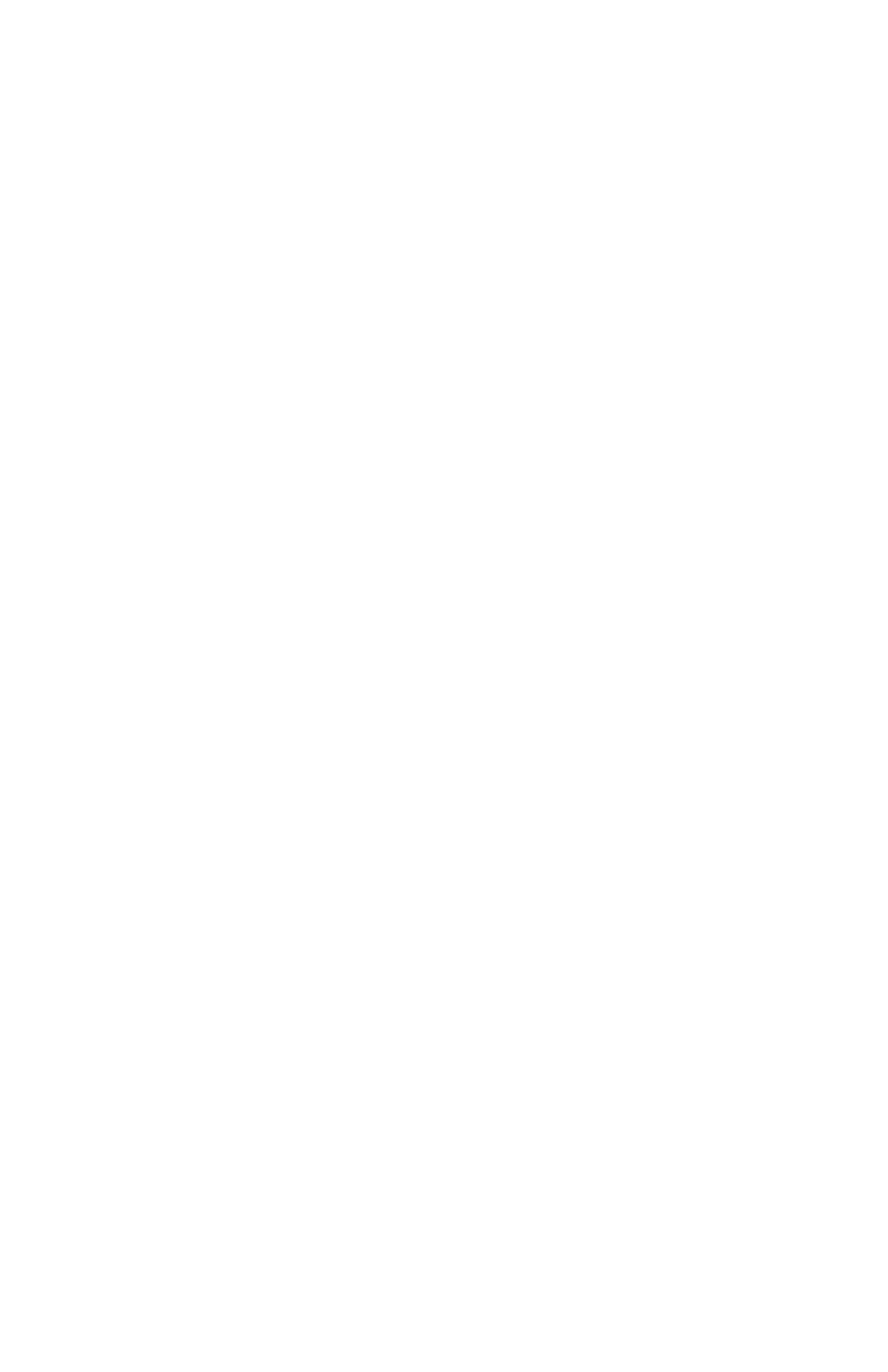WILLINGDON